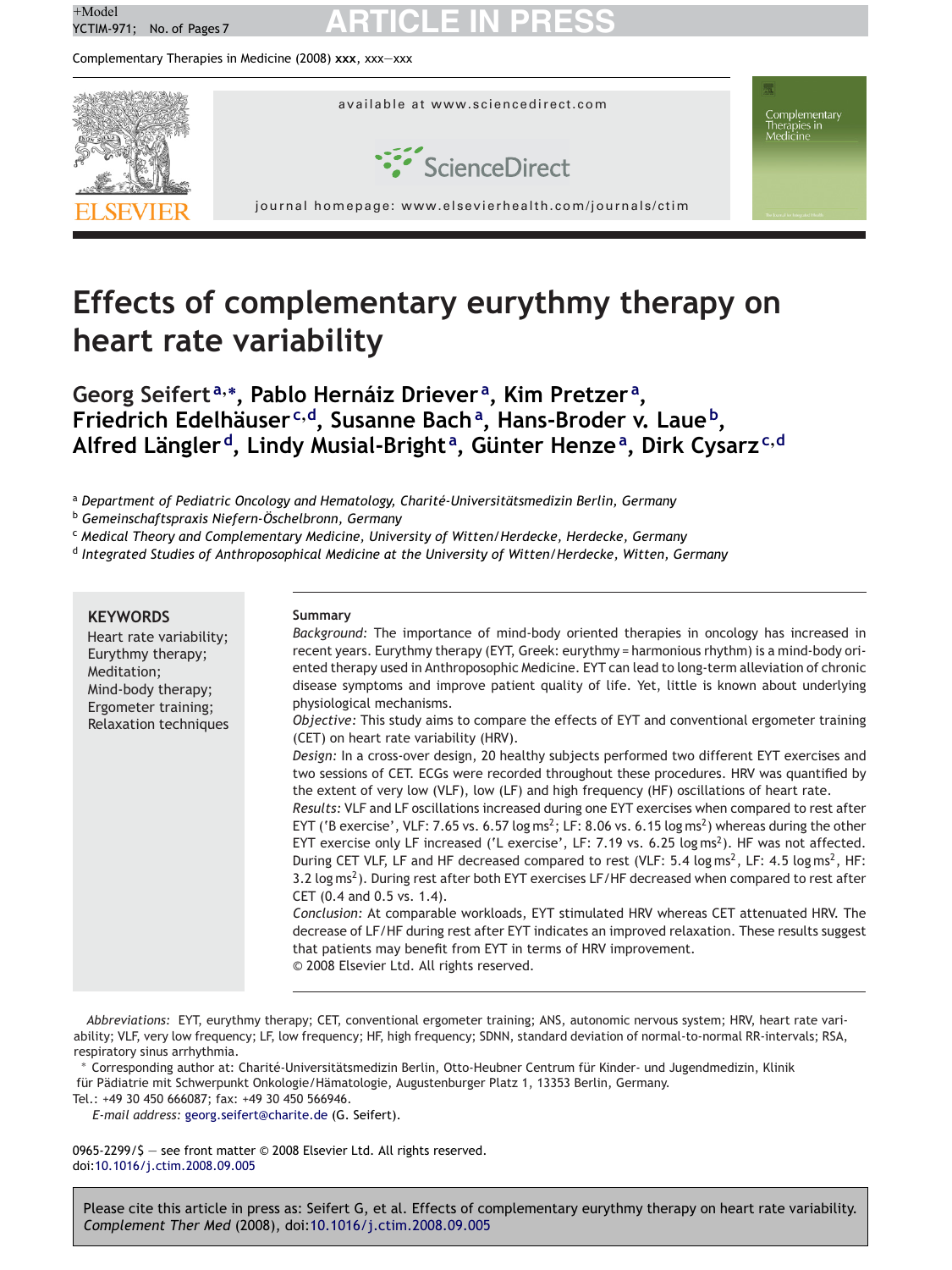#### **Introduction**

In recent years, the beneficial impact of complementary therapies, such as mind-body therapies like meditation, on well-being has been investigated in chronically ill patients. Mindfulness-based stress reduction led to a decrease of sleep disturbances, mood disturbances, stress and fatigue in cancer outpatients.<sup>[1](#page-5-0)</sup> Mind-body therapies have also been used as relaxation techniques to help patients better cope with different cancer-related symptoms such as pain and anxiety.[2](#page-5-0)

Therapeutic eurythmy (EYT-eurythmy therapy) is a therapeutic tool of anthroposophic medicine and has been practised for 80 years. $3$  It consists of specific body movements with accompanying meditative aspects. Body movements are carried out in conjunction with guided imagery. Although EYT has been applied as a complementary treatment of chronically ill patients for several decades there are only few systematic studies up to date.

The formative dynamics, sonation and articulation performed by the vocal organs during the act of pronouncing vowels and consonants comprise the basis of EYT. These characteristics of phonation are then translated into movements of the whole body for therapeutic use. Furthermore, in EYT the movements of the body are accompanied by an appropriate imagery that helps facilitate the movement. Hence, EYT combines body movements with a special kind of meditation. Apart from its indications for acute, chronic and degenerative diseases, EYT is also used to promote the development of health (salutogenesis) as well as for rehabilitative purposes. In oncology and other acute and chronic diseases treated complementary with anthroposophic medicine, EYT is frequently employed as a complementary treatment.[4](#page-5-0)

Conceptually, the exercises in EYT make use of the assumed relationship between a person's external movements and internal physiologic functions. The movements that correspond to each vocal or consonant can be specified and modified at the organic level of the human body. EYT targets the somatic and functional level at its origin and encompasses the emotional, psychosocial and cognitive levels.

The sparse clinical documentation of EYT available consists of case reports and case series,  $3,5$  expert opinions and retrospective surveys but, as of yet, no controlled clin-ical studies.<sup>[4](#page-5-0)</sup> Relevant aspects of EYT in practice have been evaluated as part of a prospective cohort study in Germany (Anthroposophic Medicine Outcome Study).<sup>[6](#page-5-0)</sup> 419 patients exercised EYT for various indications including cervical syndromes, attention deficit/hyperactivity syndrome, disturbed social behavior, headaches and cancer.<sup>[7](#page-5-0)</sup> In their concluding statement the authors found that a long-term reduction of symptoms and an improvement in quality of life was associated with anthroposophic therapies like EYT. According to the authors, these changes were not explicable by external factors such as concomitant therapies or spontaneous improvement but were likely attributable to the efficacy of EYT.

The available studies on EYT claim efficacy but provide little information on the underlying mechanisms.<sup>[7,8](#page-5-0)</sup> Therefore, the aim of this study was to examine the effect of EYT on cardiovascular functions by measuring heart rate variabil-

ity (HRV). HRV quantifies the amount of variations that can be found in the instantaneous heart rate. In healthy subjects the instantaneous heart rate shows fluctuations on different time scales, e.g. fluctuations induced by respiration (respiratory sinus arrhythmia, RSA) and fluctuations attributed to the control of blood pressure. These fluctuations may also be linked to the activity of the ANS because RSA is unequivocally linked to parasympathetic activity whereas blood pressure control is linked to both sympathetic and parasympathetic activity. Hence, HRV can be used to evaluate the adaptability of the autonomic nervous system  $(ANS).^{9,18}$  $(ANS).^{9,18}$  $(ANS).^{9,18}$ 

Furthermore, HRV has proven useful as a predictor of cardiovascular mortality after myocardial infarction.<sup>[10,11](#page-5-0)</sup> In healthy subjects HRV was strongly associated with healthrelated quality of life.<sup>12-14</sup> Buchheit et al. showed that in elder people long-term physical activity was associated with higher global HRV and vagal-related indexes.<sup>[15,16](#page-5-0)</sup> In addition, in elderly woman moderate low-energy expenditure was associated with better self-estimated overall health status and higher HRV indexes compared to peers with low low-energy expenditure. Similarly, a 3-month period of Tai Chi Chuan was found to improve not only fitness measures and health-related quality of life in elderly woman but also to improve HRV.[17](#page-5-0)

Consequently, we asked in our study whether two different EYT exercises had an impact on HRV both during and immediately after the EYT exercise. The selected exercises include slow and marked body movements and should have an impact on cardiovascular functions. Hence, we hypothesize an increase of HRV. In contrast, the commonly used conventional ergometer training (CET) with roughly comparable physical activity (as indicated by a similar average heart rate) should show a decrease in HRV because CET only focuses on a pre-defined increase of heart rate. The increase of heart rate is accompanied by a decrease of HRV. Hence, CET was used as a control in this exploratory assessment.

#### **Materials and methods**

#### **Subjects**

20 healthy subjects (university department staff; 13 female, seven male) enrolled in the study. The average age ( $\pm$ standard deviation) was 42.2  $\pm$  12.6 years and the average body mass index was  $23.3 \pm 3.8$  kg/m<sup>2</sup>. All subjects stated that they had no history of cardiovascular diseases and did not take any medication, particularly no anti-arrhythmic medication. All participants gave their informed written consent.

#### **EYT**

Each participant performed either one of the two 30-min sessions of EYT or the accompanying CET once weekly for 4 weeks, beginning with the first EYT exercise. The first EYT exercise consisted of the 'B exercise'. The second EYT exercise consisted of the 'L exercise'. The B and L exercises were selected because they showed pronounced HRV alterations in preliminary tests. Both exercises were carried out for approximately 10 min. The B and L exercises were also embedded in other EYT exercises, because nor-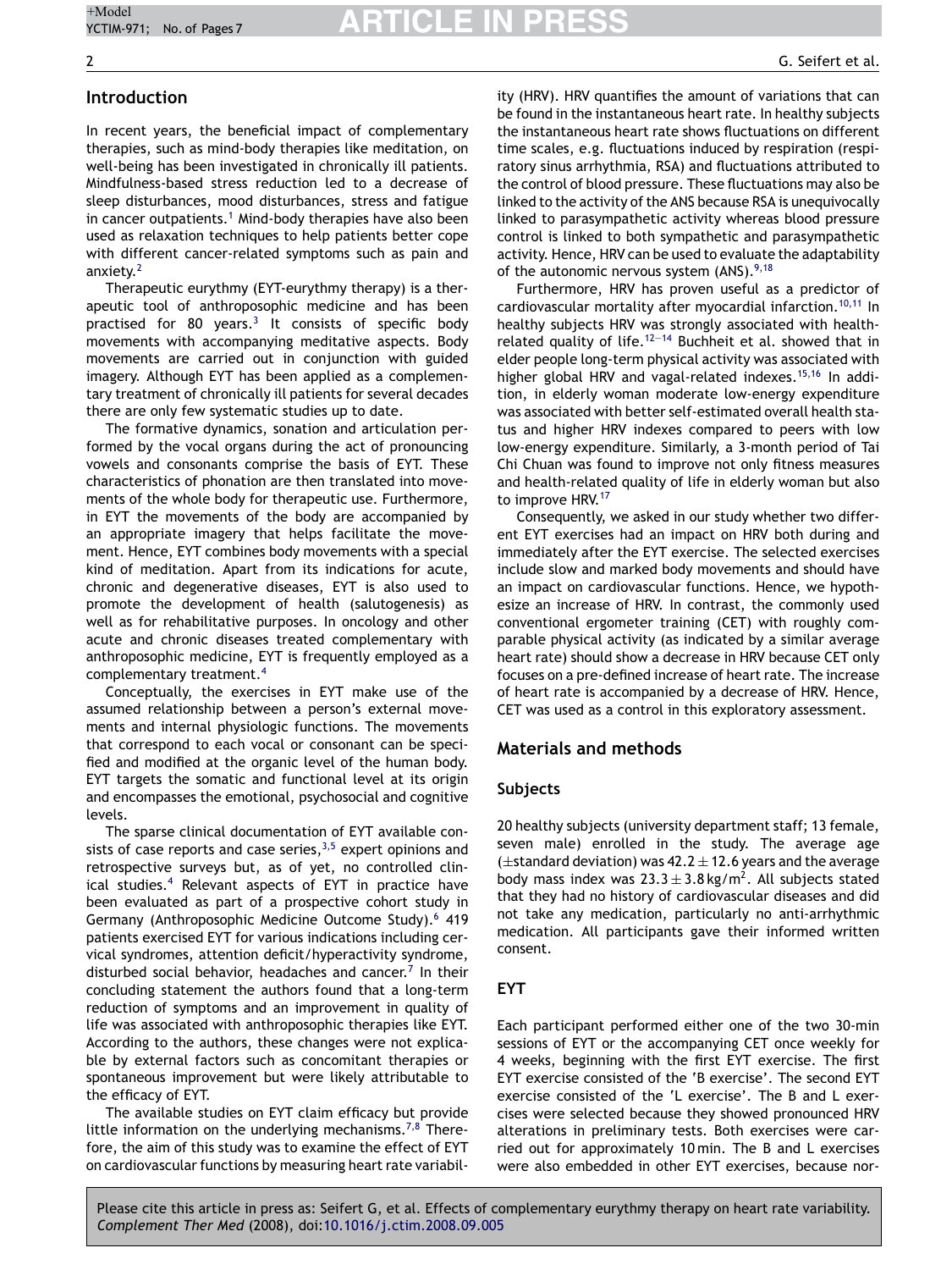

**Figure 1** Succession of movements (from left to right) of the EYT 'B exercise': (a) side view and (b) frontal view.

mal 30 min EYT sessions contain a series of distinct exercises. The embedding exercises were identical for both experimental EYT sessions. Subjects rested afterward in the supine position for 15 min.

In essence, during the EYT 'B exercise,' the body moves from a standing to a squatting position and then returns to the original stance (cf. Fig. 1a and b). While moving into the squat, the chest is pulled downward until the chest touches the legs. The arms move simultaneously upward to encircle the head, which also touches the legs in the squatting position. Subsequently, the body is brought back into the vertical position. Specific images accompany the body movements (e.g. the participant is asked to center the feelings at one point while moving into the squat and to release these feelings while moving upward again). This exercise is carried out slowly, a complete cycle lasting approximately 15 s (4 cycles/min).

The EYT 'L exercise' exercise consists of a squat with the chest slightly leaned forward (Fig. 2). Note that the knees touch each other. At the same time, the arms move to

form a circle when the chest reaches its lowest point. However, before squat is carried out completely, having reached approximately the halfway point, the chest is moved upward again. While lifting the chest up, the arms are also raised until the hands reach the height of the chin. Subsequently, the arms are lowered and the knees cease to touch. As in the other EYT exercise, specific mental images accompany the movements of the body (e.g. imagine to take hold of something in the squat position, lift it upward and release it into the sky with outstretched arms). This exercise is performed slowly. Thus one complete cycle takes approximately 10 s (6 cycles/min).

### **CET**

CET was carried out on a bicycle ergometer at approximately the same heart rate as to the preceding EYT exercise. It lasted approximately 30 min and was followed by a 15 min resting period in the supine position.



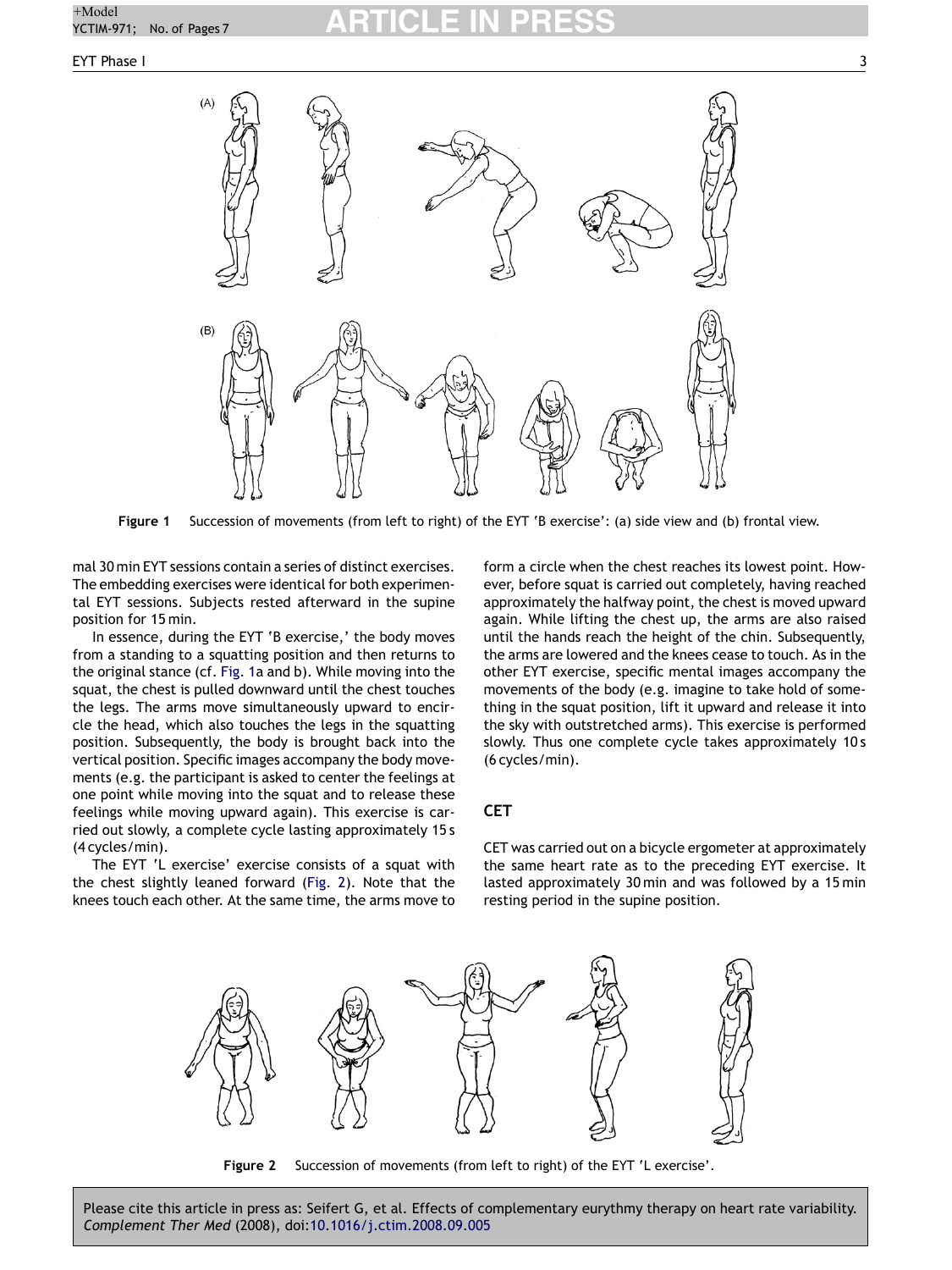# +Model **ARTICLE IN PRESS**

#### **Table 1** Hart rate parametrs of EYT ''B'' exercise.

|                                           | 'B exercise'                    | rest <sub>FYT</sub>           | Ergometer                    | rest <sub>Ergom.</sub> |  |  |
|-------------------------------------------|---------------------------------|-------------------------------|------------------------------|------------------------|--|--|
| Heart rate (bpm)                          | $97.8***$ , ### $+$ 13.1        | $70.3$ <sup>§§§</sup> + 8.9   | $111.7$ $7$ $#$ $#$ $+$ 23.7 | $81.5 \pm 13.2$        |  |  |
| SDNN (ms)                                 | $75***$ , ### + 18              | $44 + 21$                     | $20^{###} + 8$               | $51 + 27$              |  |  |
| $log$ VLF ( $log$ ms <sup>2</sup> )       | $7.65***$ , ### + 0.55          | $6.57 \pm 0.69$               | $5.39$ ### $\pm 0.67$        | $6.78 \pm 0.92$        |  |  |
| $\log \mathsf{LF}$ (log ms <sup>2</sup> ) | $8.06***$ , ### $+ 0.72$        | $6.15 \pm 0.77$               | $4.41$ ### + 1.25            | $6.63 \pm 1.11$        |  |  |
| log HF (log ms <sup>2</sup> )             | $6.14***$ $\pm$ 0.78            | $5.77^{\frac{6}{5}} \pm 1.03$ | $3.09$ ### $+ 1.26$          | $5.19 \pm 1.35$        |  |  |
| log LF/HF                                 | $1.92$ <sup>**,###</sup> + 0.53 | $0.38$ §§§ + 0.62             | $1.33 \pm 0.65$              | $1.44 \pm 0.67$        |  |  |

Average and standard deviation of HRV parameters for the EYT 'B exercise' and the accompanying ergometer training. VLF, LF, HF and LF/HF were log-transformed (indicated by the prefix 'log') due to their skewed distributions.

 $\stackrel{\ast}{p}$   $\times$  0.01 vs. ergometer.

p < 0.001 vs. ergometer.

 $\frac{1}{2}$  *p* < 0.05 vs. rest<sub>Ergom</sub>.<br>§§§<sub>*p* < 0.001 vs. rest<sub>Ergom</sub>.</sub>

###  $p$  < 0.001 vs. accompanying rest.

#### **Heart rate variability**

A 1-channel Holter electrocardiogram (ECG, standard lead) was recorded during all exercise sessions (Medikorder MK3, TOM-Medical, Graz, Austria). The sampling rate of the ECG was 4096 Hz. Hence, the device's internal identification of R-peaks of the heartbeats had a temporal precision of <1 ms. The ECG trace was recorded at a sampling rate of 256 Hz. The times of the automatically identified R-peaks were controlled and the timings of the R-peaks were corrected if necessary (e.g. in case of artefacts). The times of the Rpeaks served as the basis for further calculations. The data were further analyzed using Matlab (The Mathworks, Natick, MA, USA).

The normal-to-normal intervals between successive Rpeaks served as the basis for the analysis of heart rate variations. Mean heart rate (HR) of normal-to-normal heartbeats and the accompanying standard deviation (SDNN) were calculated as basic time domain parameters. The RRtachogram, i.e. the sequence of times between successive R-peaks, was re-sampled at a rate of 4 Hz and a Hanning window was applied to this time series. The extent of very low, low and high frequency oscillations of heart rate variations (VLF: <0.04 Hz, LF: 0.04—0.15 Hz, HF: 0.15—0.4 Hz) and the ratio, LF/HF, were then calculated via the fast Fourier transformation as parameters in the frequency domain.[18](#page-5-0)

#### **Statistics**

Each period of exercise und rest was divided into subsequent 5-min epochs. Each 5-min epoch of the recording was then quantified as follows: mean heart rate (HR), SDNN, VLF, LF, HF and LF/HF. The values of VLF, LF, HF and LF/HF were transformed by taking the natural logarithm (indicated by the prefix 'log' in Tables 1 and 2) because they had skewed distributions. Student's *t*-test with adjusted *p*-values for multiple comparisons (Bonferroni correction) was used to calculate the probability of differences between EYT and the respective CET as well as the differences between the exercises (YET, CET) and the subsequent resting periods. A *p*-value <0.05 was considered statistically significant.

#### **Results**

#### **HRV during and after the EYT B exercise**

During the 'B exercise' the average heart rate was 97 bpm and decreased to 70 bpm during rest after the exercise

|                                           | 'L exercise'                            | rest <sub>FYT</sub>          | Ergometer                    | rest <sub>Ergom.</sub> |  |  |
|-------------------------------------------|-----------------------------------------|------------------------------|------------------------------|------------------------|--|--|
| Heart rate (bpm)                          | $98.8***$ , ### + 12.6                  | $69.9$ <sup>§§§</sup> + 7.8  | $107.5$ $\frac{#}{#}$ + 15.9 | $78.8 \pm 11.1$        |  |  |
| SDNN (ms)                                 | $52^{***},#+13$                         | $44\frac{8}{9} + 22$         | $19$ <sup>###</sup> + 9      | $47 + 16$              |  |  |
| $\log$ VLF (log ms <sup>2</sup> )         | $6.94***$ , # + 0.52                    | $6.51 \pm 0.70$              | $5.17$ $\#$ $\#$ $+$ 0.76    | $6.59 \pm 0.83$        |  |  |
| $\log \mathsf{LF}$ (log ms <sup>2</sup> ) | 7.19***,## $\pm$ 0.67                   | $6.25 \pm 0.84$              | $4.54$ ### $\pm 1.12$        | $6.67 \pm 0.87$        |  |  |
| log HF (log ms <sup>2</sup> )             | $5.33***$ $\pm 0.95$                    | $5.75 \pm 1.14$              | $3.29$ ### $+ 1.03$          | $5.31 \pm 0.86$        |  |  |
| log LF/HF                                 | $1.86^{**}, \frac{\# \# \#}{\#} + 0.44$ | $0.50$ <sup>§§§</sup> ± 0.65 | $1.25 \pm 0.64$              | $1.36 \pm 0.64$        |  |  |

**Table 2** Hart rate parameters of EYT ''L'' exercise.

Average and standard deviation of HRV parameters for EYT 'L exercise' and the accompanying ergometer training. VLF, LF, HF and LF/HF were log-transformed (indicated by the prefix 'log') due to their skewed distributions. §§*p* < 0.01.

 $p < 0.01$ .

p < 0.001 vs. ergometer.

 $§§§p < 0.001$  vs. rest<sub>Ergom</sub>.<br>
#  $p < 0.05$ .

## *p* < 0.01.

### *p* < 0.001 vs. accompanying rest.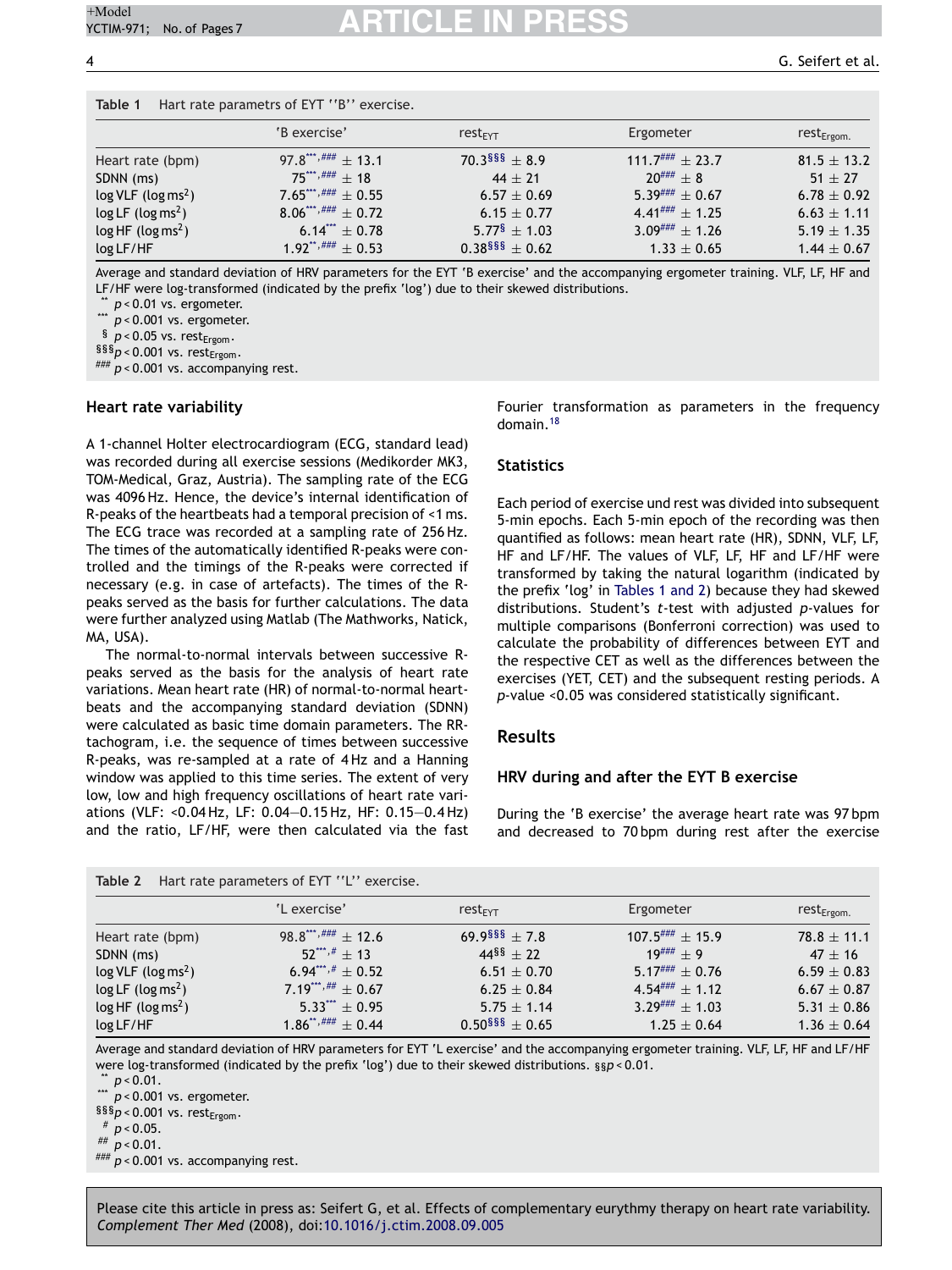# <sup>+Model</sup><br>YCTIM-971; No. of Pages 7 **ARTICLE IN PRESS**



**Figure 3** Examples of oscillations of the instantaneous heart rate during the EYT exercises (A) 'B exercise' and (B) 'L exercise'. Such low frequency oscillations are not visible during ergometer training (C).

(*p* < 0.001; see an example in Fig. 3). During CET the heart rate was higher compared to 'B exercise' (112 bpm, *p* < 0.05) and also decreased at rest after the exercise (82 bpm, *p* < 0.001). SDNN was significantly higher during the 'B exercise' (75 ms) than during the resting period afterwards (44 ms; *p* < 0.001). The lowest SDNN (20 ms) was observed during CET and increased at rest following the exercise (51 ms, *p* < 0.001).

In the frequency domain, VLF and LF were higher during 'B exercise' compared to rest after the exercise (VLF: 7.65 vs. 6.57 log ms<sup>2</sup>, LF: 8.06 vs. 6.15 log ms<sup>2</sup>; *p* < 0.001). In contrast, during CET, VLF, LF and HF were lower when compared with HRV at rest after CET (VLF: 5.39 vs. 6.78  $log ms<sup>2</sup>$ , LF: 4.41 vs. 6.63 ms<sup>2</sup>, HF: 3.09 vs. 5.19 log ms<sup>2</sup>; *p* < 0.001). The LH/HF ratio was highest during 'B exercise' (1.92) and lowest at rest after 'B exercise' (0.38, *p* < 0.001). During CET, the LF/HF ratio was 1.33 and did not change during resting period after CET. At rest after CET the LF/HF ratio was also higher compared to rest after the 'B exercise' (*p* < 0.001).

#### **HRV during and after the EYT L exercise**

The 'L exercise' led to the following results: the average heart rate was 99 bpm during exercise and decreased during rest (70 bpm, *p* < 0.001). A heart rate of 108 bpm was observed during CET and decrease toward 79 bpm at rest afterward (*p* < 0.001). SDNN was highest for 'L exercise' (52 ms) and stayed constant at rest after the 'L exercise'. SDNN was lowest during CET (19 ms, *p* < 0.001 vs. 'L exercise') and increased at rest after CET (47 ms, *p* < 0.001).

In the frequency domain, only LF increased during the 'L exercise' compared to the accompanying resting period  $(7.19 \text{ vs. } 6.25 \text{ log ms}^2, p < 0.05)$ . VLF  $(6.94 \text{ log ms}^2)$  and HF  $(5.33 \text{ log} \text{ ms}^2)$  stayed constant during 'L exercise' and the subsequent resting period. During CET, VLF, LF and HF decreased comapred to 'L exercise' (VLF: 6.94 vs. 5.17  $log ms<sup>2</sup>$ , LF: 7.19 vs. 4.54  $log ms<sup>2</sup>$ , HF: 5.33 vs. 3.29  $log ms<sup>2</sup>$ , *p* < 0.001) and subsequently increased at rest after CET to a level similar to rest after the 'L exercise'. LF/HF was highest during the 'L exercise' (1.86) and lowest at rest after 'L exercise' (0.50, *p* < 0.001). During CET LF/HF was lower compared to 'L exercise' (1.25, *p* < 0.05) and stayed constant during the subsequent resting period.

#### **Discussion**

This is the first study on EYT that focuses on HRV. In short, during the 'B exercise' SDNN (70%), VLF (16%) and LF (31%) increased markedly whereas during 'L exercise' only LF (15%) increased markedly. Both EYT exercise showed an increase of LF/HF during the exercise and a pronounced and unexpected decrease at rest after EYT. In contrast, during CET HRV decreased. Consequently, EYT enhanced HRV whereas CET showed a reduction of HRV although both exercises had a similar workload.

A moderate increase of heart rate was observed during the EYT 'B exercise.' HRV increased as indicated by the increase of SDNN, VLF and LF. Very low frequency and low frequency oscillations are associated primarily with sympathetic activity.[18](#page-5-0) Hence, this exercise seems to lead to strong sympathetic activation. This activation decreased during rest after the exercise. Consequently, the sympathovagal balance as expressed by log LF/HF was near 0 at rest after the exercise, indicating that both branches of the ANS were almost balanced. In contrast, CET led to a decrease of HRV in all parameters except LF/HF. This result was expected because an increase of physical activity leads to an increase of heart rate. The increase of heart rate is accompanied by an increase of sympathetic activity and a decrease of HRV.

The 'L exercise' had a different impact on HRV. In contrast to the 'B exercise', only LF increased during 'L exercise'. The increase was less pronounced compared with the increase during the 'B exercise' and, hence, the sympathetic activation was less pronounced. In comparison to 'B exercise', the decrease of LF/HF was also less pronounced. During CET HRV decreased again. The recovery of heart rate and HRV at rest after CET was similar to the recovery of the first CET. We emphasize that especially during rest after both EYT exercises the ratio LF/HF indicates an almost balanced activity of both branches of the ANS whereas after CET sympathetic activity still prevails. Hence, EYT increases HRV during the exercise and alters sympathovagal balance immediately after the exercise.

It is of note that many chronically ill patients report that various complementary psychosocial interventions, such as meditation, yoga, and Qui Gong, influence their emotional state and support them spiritually.<sup>[19](#page-5-0)</sup> In this study, we focused on the effects of EYT on HRV. This influence is likely mediated by a variety of cardiovascular mechanisms. For instance, while squatting the venous return decreases compared to standing and, therefore, contributes to a decrease of the heart rate. In the upright position, the movement of the arms and the chest during the EYT exercise imposed different levels of pressure on the thorax, thus modulat-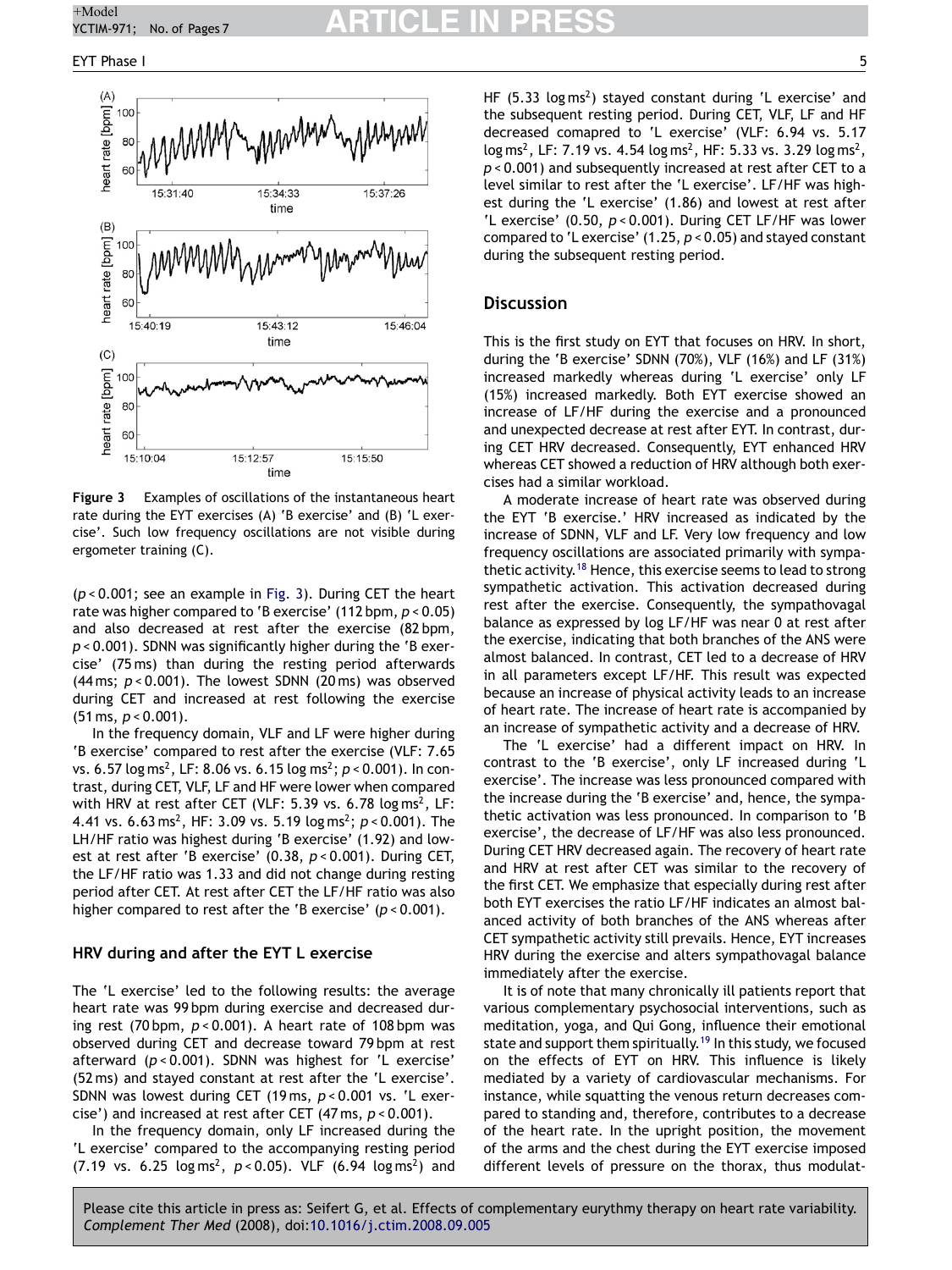ing the venous return of blood and the respiration. These physiological mechanisms most probably contributed to the impressive effect of EYT on HRV in comparison with CET. However, other physiological mechanisms, such as the balance of the different parts of the ANS, may also be altered. Therefore, further studies are needed to elucidate these effects and their consequences for the clinical use of EYT. Particularly the long-term effects of EYT modulation of HRV in chronically ill patients have to be analyzed.

An increase in low frequency variations of heart rate was observed during slow breathing<sup>20</sup> and recitation of poetry.<sup>21</sup> If such variations are induced by respiration, they lead to an improvement of the arterial baroreflex sensitivity and a decrease in blood pressure in patients with essential hypertension.[22](#page-6-0) In our study, special movements of the body, rather than special breathing patterns, increased low frequency oscillations of HRV. Nevertheless, this increase still seems to be positive because this increase is associated with an improvement of ones adaptability to different physical demands.9,18 Such an improvement is desirable for patients with various indications because it strengthens at least part of the person and may lead to a better outcome. Additionally, it has been shown, that improvement of HRV parameters is linked to a better quality of life and reduced symptoms of disease in cardiac disease patients as well as in patients with other chronic diseases.  $23-25$ 

### **Conclusion**

In our study, we were able demonstrate that in healthy subjects the two selected EYT exercises ('B exercise' and 'L exercise') have an impressive effect on HRV during and straight after the exercise when compared to CET. Considering the correlation of enhanced HRV with increased quality of life and reduction of symptoms in chronically ill patients, EYT should be further studied in clinical trials.

### **Conflict of interest**

None.

### **Acknowledgements**

This work was supported in part by Stiftung HELIXOR, Rosenfeld (Germany) and Dr. Hauschka-Stiftung, Stuttgart (Germany).

### **References**

- 1. Carlson LE, Garland SN. Impact of mindfulness-based stress reduction (MBSR) on sleep, mood, stress and fatigue symptoms in cancer outpatients. *Int J Behav Med* 2005;**12**:278—85.
- 2. Zaza C, Sellick SM, Hillier LM. Coping with cancer: what do patients do. *J Psychosoc Oncol* 2005;**23**:55—73.
- 3. Ursula S, Langerhorst PP. *Heileurythmie Ihre Wirkung und ihre wissenschaftliche Bewertung*. Stuttgart: Verlag Freies Geistesleben; 1999.
- 4. Kienle GS, Kiene H, Albonico HU. Anthroposophic medicine: health technology assessment report—–short version. *Forsch Komplement Med* 2006;**13**(Suppl. 2):7—18.
- 5. Majorek M, Tuchelmann T, Heusser P. Therapeutic eurythmymovement therapy for children with attention deficit hyperactivity disorder (ADHD): a pilot study. *Complement Ther Nurs Midwifery* 2004;**10**:46—53.
- 6. Hamre HJ, Becker-Witt C, Glockmann A, Ziegler R, Willich SN, Kiene H. Anthroposophic therapies in chronic disease: the Anthroposophic Medicine Outcomes Study (AMOS). *Eur J Med Res* 2004;**9**:351—60. Write to the Help Desk NCBI | NLM | NIH Department of Health & Human Services Privacy Statement | Freedom of Information Act | Disclaimer.
- 7. Hamre HJ, Witt CM, Glockmann A, Ziegler R, Willich SN, Kiene H. Eurythmy therapy in chronic disease: a four-year prospective cohort study. *BMC Public Health* 2007;**7**:61.
- 8. Hamre HJ, Witt CM, Glockmann A, Ziegler R, Willich SN, Kiene H. Anthroposophic medical therapy in chronic disease: a fouryear prospective cohort study. *BMC Complement Altern Med* 2007;**7**:10.
- 9. Rajendra Acharya U, Paul Joseph K, Kannathal N, Lim CM, Suri JS. Heart rate variability: a review. *Med Biol Eng Comput* 2006;**44**:1031—51.
- 10. Makikallio TH, Huikuri HV, Hintze U, et al. Fractal analysis and time- and frequency-domain measures of heart rate variability as predictors of mortality in patients with heart failure. *Am J Cardiol* 2001;**87**:178—82.
- 11. Stein PK, Domitrovich PP, Huikuri HV, Kleiger RE. Traditional and nonlinear heart rate variability are each independently associated with mortality after myocardial infarction. *J Cardiovasc Electrophysiol* 2005;**16**:13—20.
- 12. Okano Y, Hirawa N, Matsushita K, Tamura K, Kihara M, et al. Implication of base heart rate in autonomic nervous function, blood pressure and health-related QOL. *Clin Exp Hypertens* 2005;**27**:169—78.
- 13. Okano Y, Hirawa N, Tochikubo O, Mizushima S, Fukuhara S, et al. Relationships between diurnal blood pressure variation, physical activity, and health-related QOL. *Clin Exp Hypertens* 2004;**26**:145—55.
- 14. Okano Y, Tochikubo O, Umemura S. Relationship between base blood pressure during sleep and health-related quality of life in healthy adults. *J Hum Hypertens* 2007;**21**: 135—40.
- 15. Buchheit M, Simon C, Charloux A, Doutreleau S, Piquard F, Brandenberger G. Relationship between very high physical activity energy expenditure, heart rate variability and self-estimate of health status in middle-aged individuals. *Int J Sports Med* 2006;**27**:697—701.
- 16. Buchheit M, Simon C, Viola AU, Doutreleau S, Piquard F, Brandenberger G. Heart rate variability in sportive elderly: relationship with daily physical activity. *Med Sci Sports Exerc* 2004;**36**:601—5.
- 17. Audette JF, Jin YS, Newcomer R, Stein L, Duncan G, Frontera WR. Tai Chi versus brisk walking in elderly women. *Age Ageing* 2006;**35**:388—93.
- 18. Heart rate variability. Standards of measurement, physiological interpretation, and clinical use. Task Force of the European Society of Cardiology and the North American Society of Pacing and Electrophysiology. *Eur Heart J* 1996;**17**: 354—81.
- 19. Ott MJ, Norris RL, Bauer-Wu SM. Mindfulness meditation for oncology patients: a discussion and critical review. *Integr Cancer Ther* 2006;**5**:98—108. Review.
- 20. Bernardi L, Wdowczyk-Szulc J, Valenti C, Castoldi S, Passino C, et al. Effects of controlled breathing, mental activity and mental stress with or without verbalization on heart rate variability. *J Am Coll Cardiol* 2000;**35**:1462—9.
- 21. Cysarz D, von Bonin D, Lackner H, Heusser P, Moser M, Bettermann H. Oscillations of heart rate and respiration synchronize during poetry recitation. *Am J Physiol Heart Circ Physiol* 2004;**287**:H579—587.

<span id="page-5-0"></span>